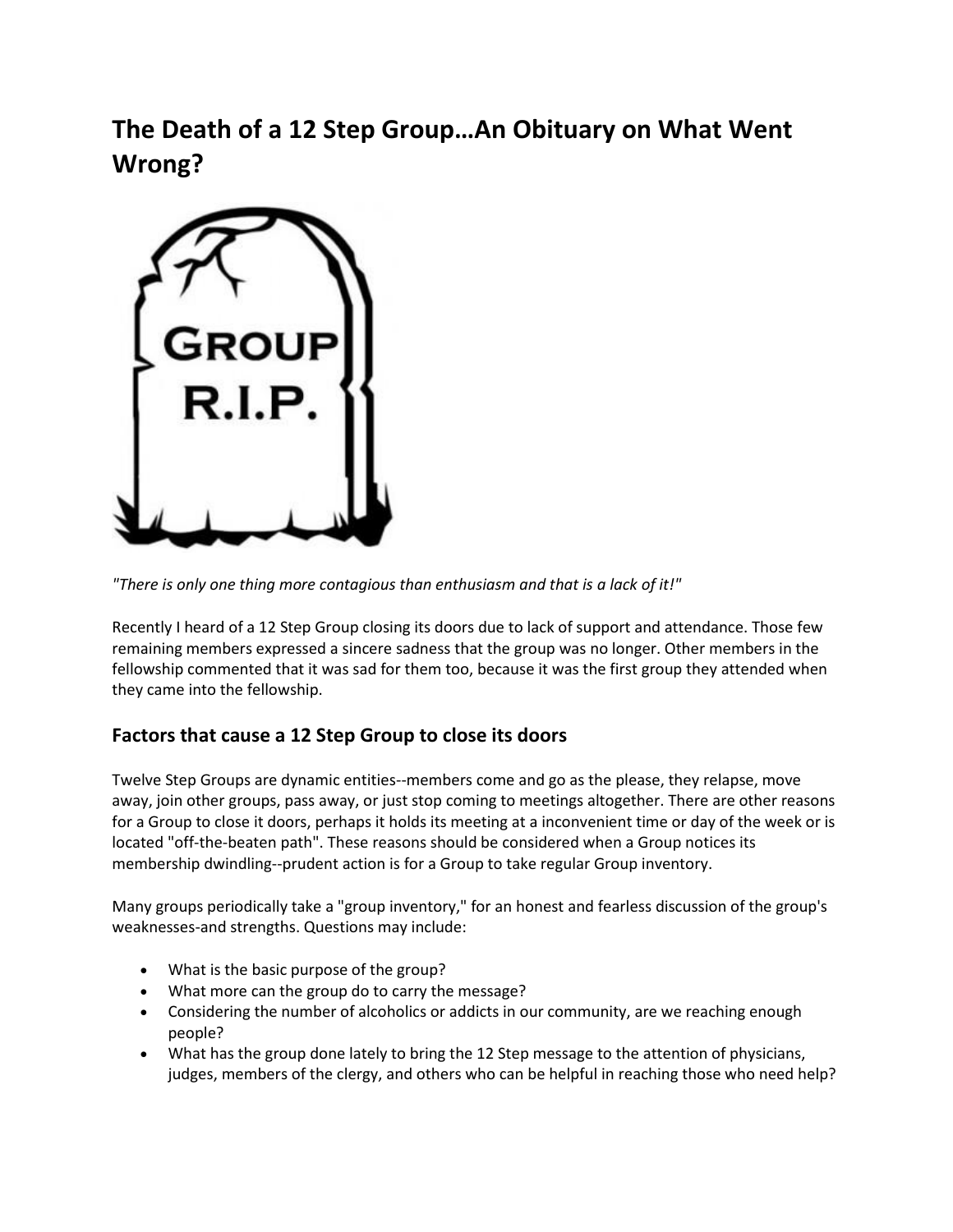- Is the group attracting only a certain kind of alcoholic, or addict or are we getting a good cross section of our community?
- Do new members stick with us, or does turnover seem excessive?
- How effective is our sponsorship? How can it be improved?
- Has everything practical been done to provide an attractive meeting place?
- Has enough effort been made to explain to all members the need and value of kitchen and housekeeping work and other services to the group?
- Is adequate opportunity given to all members to speak and participate in other group activities?
- Are group officers picked with care and consideration on the basis that officership is a great responsibility and opportunity for Twelfth Step work?
- Does the group carry its fair share of the job of helping out at the Intergroup/Area?
- Do we give all members their fair chance of keeping informed about the whole of 12 Step Recovery, Unity, and Service?

## **Carry the message NOT the addict**

Another reason many Groups close their doors is because they have lost focus on Tradition Five: Each group has but one primary purpose -- to carry its message to the alcoholic (addict) who still suffers. Furthermore, Tradition Five (Long): Each Alcoholics Anonymous group ought to be a spiritual entity having but one primary purpose--that of carrying its message to the alcoholic (addict) who still suffers.



One aspect of this focus is the "message" that a group carries. "It has been my experience that too many times a group turns into a social club or an hour-long rap session. Many newcomers have been taught in treatment centers that it is a good thing to talk over your problems, to let it out. Don't let them or even veterans of the program turn your meetings into a whining session...we all need to remember our primary purpose, the core of our being. The one thing we all have in common and know will work, regardless of where we came from or what is going on in our lives at the moment. We need to always talk the solution and not the problem. We need to find within our groups those with the time and desire to reach out. To 'carry the message to the addict who still suffers.'" (CA NewsGram, Second Quarter 2004, Vol. 20 No. 2 "Carry the Message not the Wreckage")